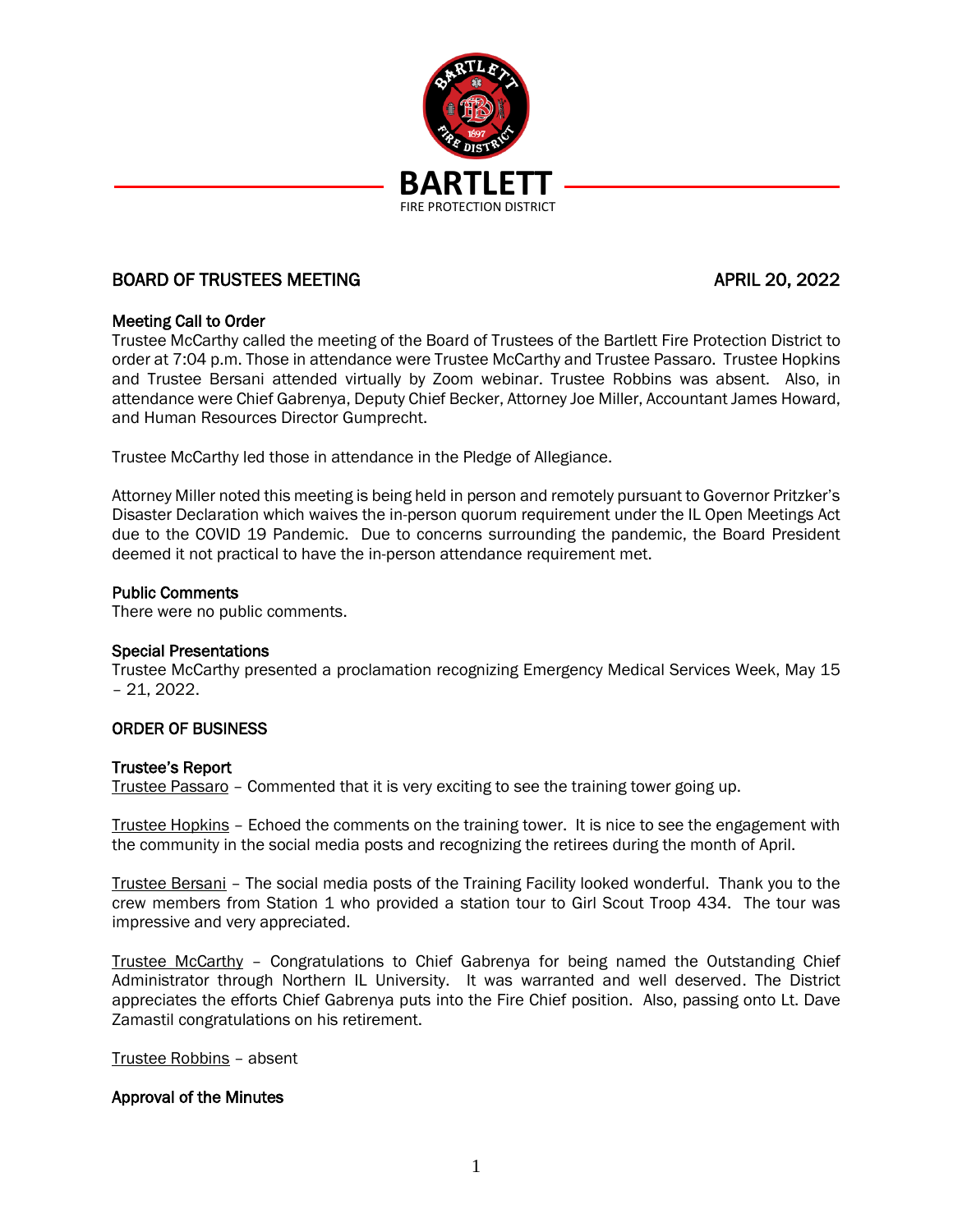# Financial Report

Accountant James Howard presented the financial analysis for the three months ending March 31, 2022. A discussion was held. Attorney Miller provided information regarding the delay in the Cook County tax bills.

Trustee McCarthy reported that the total bills were:

| FIRE FUND<br>AMBULANCE FUND<br>EQUIPMENT CAPITAL | \$106.896.02<br>\$158.211.77<br>\$0.00 | <b>BUILDING CAPITAL</b><br>VEHICAL CAPITAL<br>PAYROLL | \$17.388.25<br>\$5.909.14<br>\$635,282.64 |
|--------------------------------------------------|----------------------------------------|-------------------------------------------------------|-------------------------------------------|
|                                                  | <b>TOTAL ALL BILLS</b>                 | \$923,687.82                                          |                                           |

## Old Business

1. The Training Tower Liability Form was reviewed. A discussion was held. Attorney Miller will work with Chief Gabrenya regarding requested adjustments on the form.

#### New Business

1. The Fire Commissioner re-appointment of Jennifer Lukas-Bourgeois will take place at the June Board meeting.

## Consent Agenda

Trustee Passaro made a motion to approve the consent agenda items 1 through 7. Trustee Hopkins seconded the motion and with a roll call vote as follows: Trustee Bersani, yes; Trustee Passaro, yes; Trustee Robbins, absent; Trustee Hopkins, yes; Trustee McCarthy, yes; the motion so carried.

- 1. Approval of the Bill List as presented
- 2. Approval of the Board meeting Regular Session Minutes 03/16/22
- 3. Approval of the Board meeting Closed Session Minutes 03/16/22
- 4. Approval of the expense for Trustees attending the IAFPD Conference June 23-25, 2022
- 5. Approval of the Intergovernmental Agreement between Hanover Township and the BFPD
- 6. Approval of Ordinance #2022-03, an ordinance of the BFPD authorizing the sale and disposal of surplus personal property being one (1) Upright Precor Bicycle and one (1) Precor Treadmill owned by the BFPD
- 7. Approval to purchase new plymovent systems for Station 1, 2, and 3

## Action to be taken by the Board

## Attorney's Report

• Previously discussed the Cook County taxes within the Financial Report.

## Fire Chief Gabrenya's Report

- Reviewed the recommendations from the IRMA audit.
- A PSI employee will be leaving the District to assist in another department. This reduces the District to only 4 PSI members.

#### Deputy Chief Becker's Report

• An update was provided on the progress of the Training Facility at Station 3.

## Fire Marshal Heimbecker's Report

• A written report was provided on the Fire Prevention Bureau monthly activities.

## Upcoming Calendar